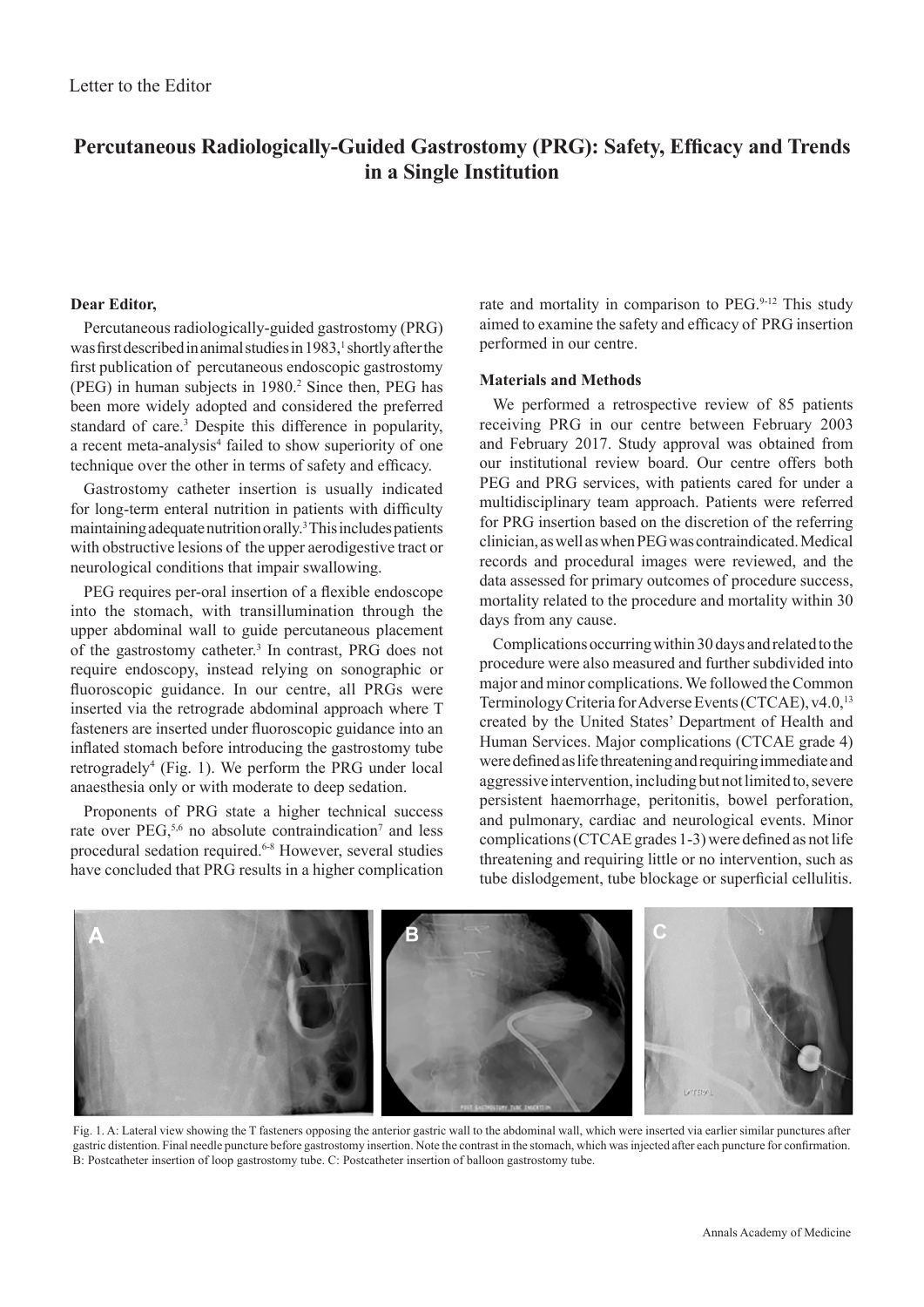Patients recruited were 76.5% male with a mean age of  63.9 years (Table 1). The most common indication for PRG (Table 1) was oro-pharyngeal obstruction due to

Table 1. Patient Characteristics Including Demographic Data, Procedure-Related Statistics and Indications for Procedure

| <b>Patient Characteristics</b>       | n              | $(\%)$  |
|--------------------------------------|----------------|---------|
| General                              |                |         |
| Age (years, mean [SD])               | 63.9           | (14.3)  |
| Sex                                  |                |         |
| Male                                 | 65             | (76.0)  |
| Female                               | 20             | (24.0)  |
| Prior NG feeding ( $n = 55, 64.7\%)$ |                |         |
| >30 days duration                    | 34             | (61.8)  |
| <b>Procedure-Related</b>             | n              | $(\%)$  |
| <b>Technical</b> success             | 85             | (100.0) |
| Type of G tube (balloon)             |                |         |
| Balloon catheter*                    | 69             | (81.2)  |
| Non-balloon catheter <sup>†</sup>    | 16             | (18.8)  |
| Number of gastropexy tags            |                |         |
| 2 tags                               | 57             | (67.1)  |
| 3 tags                               | 28             | (32.9)  |
| Type of anaesthesia $(n = 78)$       |                |         |
| LA only                              | 47             | (60.3)  |
| $LA +$ sedation                      | 31             | (39.7)  |
| <b>Indications</b>                   | $\mathbf n$    | $(\%)$  |
| Malignancy                           |                |         |
| Nasopharyngeal tumour                | 30             | (35.3)  |
| Oropharyngeal tumour                 | 5              | (5.9)   |
| Laryngeal tumour                     | 14             | (16.5)  |
| Oesophageal tumour                   | 13             | (15.3)  |
| Gastric tumour                       | 1              | (1.2)   |
| Sinonasal tumour                     | 3              | (3.5)   |
| Salivary gland tumour                | $\overline{2}$ | (2.4)   |
| Thyroid tumour                       | 1              | (1.2)   |
| Lung tumour                          | $\overline{4}$ | (4.7)   |
| Neurology                            |                |         |
| Dementia                             | $\sqrt{2}$     | (2.4)   |
| Motor neuron disease                 | 3              | (3.5)   |
| Parkinson disease                    | 3              | (1.2)   |
| Stroke                               | 1              | (1.2)   |
| Olivopontocerebellar atrophy         | $\mathbf{1}$   | (1.2)   |
| Glioblastoma multiforme              | 1              | (1.2)   |
| Miscellaneous                        |                |         |
| Boerhaave syndrome                   | 1              | (1.2)   |

G: Gastrostomy; LA: Local anaesthesia; NG: Nasogastric; SD: Standard deviation

\* Balloon catheters used were 16-18F.

† Non-balloon catheters used were 14F.

nasopharyngeal tumour (35.3%). Neurological indications such as cerebrovascular accident and motor neuron disease only accounted for 12.9% of PRG insertions. Various malignancies obstructing the upper aerodigestive tract such as laryngeal and oesophageal tumours accounted for all remaining insertions.

Prior to PRG insertion, 55 patients (64.7%) were already on naso-enteric tube feeding (Table 1). Thirty four of these 55 patients received naso-enteric feeds for more than 30 days, with a median time of 57 days (range 5-1628 days) continuously receiving naso-enteric nutrition.

A 100% technical success rate was achieved with zero procedure-related mortality, and 30-day all-cause mortality at 10.9% (Table 2). Only 3 major complications (3.5%) occurred (described below), minor complications were relatively low as well, with an infection rate of  8.2%, tube dislodgement rate of 7.1% and tube occlusion rate of 3.5%.

In 1 patient with a non-inflated stomach due to Boerhaave syndrome, computed tomography (CT) guidance was successfully utilised for imaging guidance after a failed endoscopic nasogastric (NG) tube insertion. An initial puncture was performed using the AccuStick introducer system (Boston Scientific, Marlborough, MA, United States) under ultrasound guidance allowing partial inflation of the stomach. Two anchors were then placed under CT guidance, with the catheter then inserted between the anchors over a guide wire (Fig. 2). The patient was successfully fed for 1 month through the gastrojejunostomy tube before terminal discharge. The decision for conservative management was made in view of the high risk involved in surgical intervention and the patient's advanced age and multiple comorbidities.

One patient suffered from severe bleeding which occurred as a result of injury to the left gastroepiploic artery during the procedure and required exploratory laparotomy with

Table 2. Complications and Mortality Postprocedure

| <b>Complications</b>                     | (%)<br>$\mathbf n$        |  |
|------------------------------------------|---------------------------|--|
| Major                                    |                           |  |
| Severe bleeding <sup>*</sup>             | 1<br>(1.2)                |  |
| Persistent pneumoperitoneum <sup>+</sup> | 1<br>(1.2)                |  |
| Gastric fundus perforation               | 1<br>(1.2)                |  |
| Minor                                    |                           |  |
| Infection                                | (8.2)                     |  |
| Tube dislodgement                        | (7.1)<br>6                |  |
| Tube occlusion                           | 3<br>(3.5)                |  |
| <b>Mortality</b>                         | (%)<br>$\mathbf n$        |  |
| 30-days mortality                        | (10.6)<br>9               |  |
| Procedure-related mortality              | (0.0)<br>$\left( \right)$ |  |

\* Severe bleed requiring laparotomy due to inadvertent ligation of aberrant right gastroepiploic artery.

† Persistent pneumoperitonium resulting in peritonitis.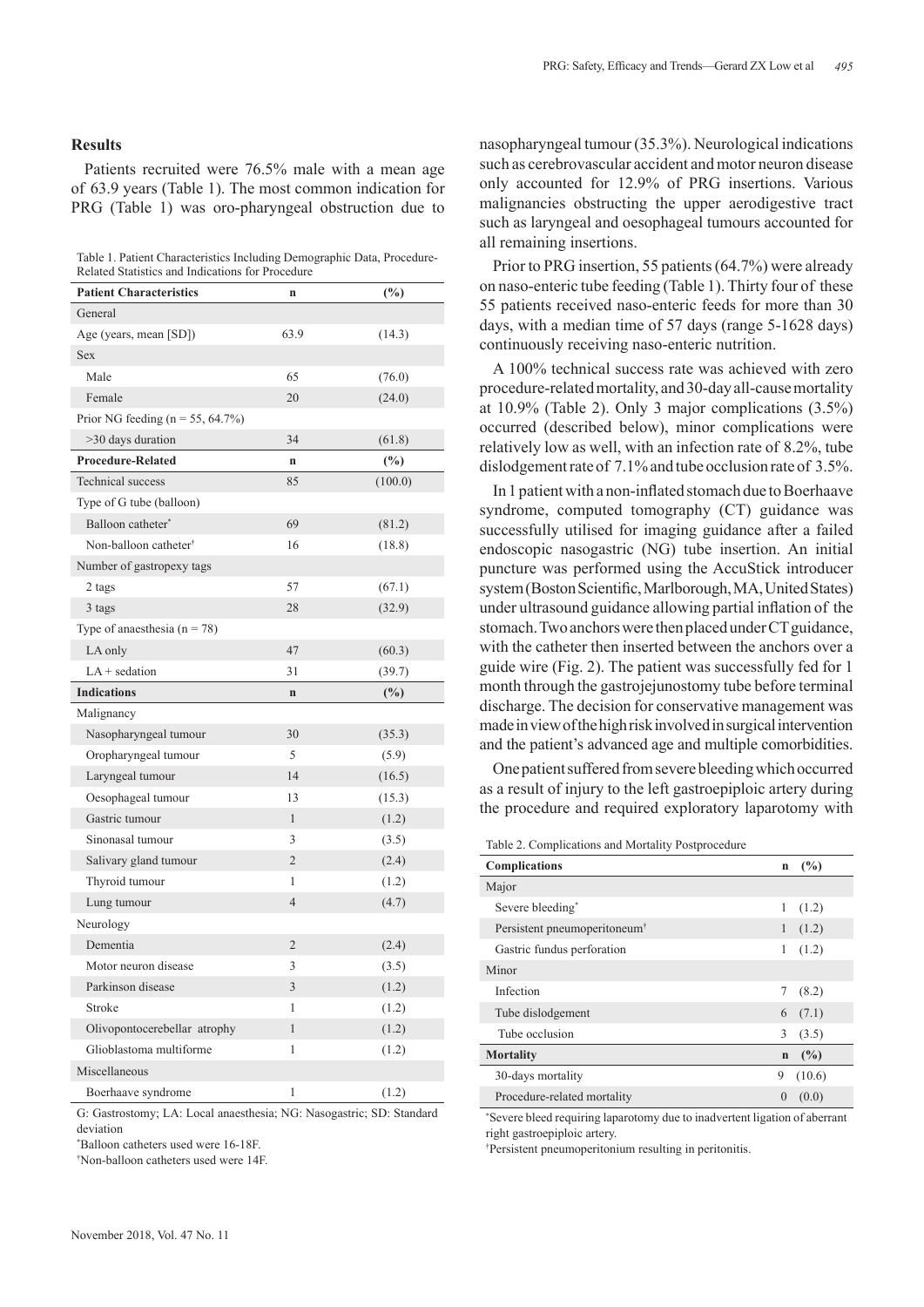

Fig. 2. Graph showing the number of percutaneous radiologically-guided gastrostomy (PRG) per year, further separated by type of gastrostomy tube (loop or balloon). Increasing trend of gastrostomy adoption is seen, as well as gradual transition from loop to balloon catheter over the years.

surgical haemostasis. Another 80-year-old patient had persistent pneumoperitoneum postprocedure, also requiring laparotomy, where it was found that there was poor anchoring of  the stomach to the anterior abdominal wall with no evidence of the expected inflammatory reaction and healing around the catheter track. The catheter was therefore removed and omental patch repair performed, and the patient made an uneventful recovery with return to full NG feeding. A case of  gastric fundus perforation was discovered during the procedure, and was likely caused by the guide wire. The small perforation was successfully clipped during endoscopy on the same day.

### **Discussion**

Our results show PRG to be highly effective with a low complication rate and procedure-related mortality. This is largely in keeping with current literature.<sup>5-7,12,14,15</sup> A 2016 Cochrane analysis<sup>4</sup> documented a range of major complication rate of 1.4% to 5.6%, which is in line with our own study finding of 3.5%. High technical success rate is also seen in other studies,  $6,9,16$  with authors reporting similar success rates of 99% to 100%.

The most common indication for PEG has historically been cerebrovascular accident,<sup>3,5</sup> including within our own centre.17 In contrast, nasopharyngeal tumours was the

commonest indication for PRG in our study. This reflects the usefulness of PRG in patients who may be considered more difficult PEG candidates due to oral or upper gastrointestinal tract obstruction,<sup>15</sup> where passage of a flexible endoscope per-orally may be technically challenging.

Several other indications favoured PRG over PEG. These include—but are not limited to—poor transillumination of the abdominal wall in patients with obesity or high subcostal stomach $14$  and rare cases of tumour seeding at the PEG exit site for patients with head and neck cancer.<sup>9</sup> In patients with altered anatomy, PRG may also be preferred, as preprocedural radiological planning would allow for modified approaches where appropriate. This is well illustrated by our patient with Boerhaave syndrome.

The rising trend of adoption of PRG in our centre is likely due to increased physician and patient awareness and outreach by interventional radiologists. The increased usage of balloon catheters (Fig. 3) is likely due to the interventional radiologists' preference and the trend worldwide to use these devices.

PRG, however, remains a secondline intervention before PEG in many centres.<sup>3,5</sup> One meta-analysis of 15 peer reviewed studies comparing PEG and PRG18 demonstrated similar 30-day mortality of 10.5% (95% CI, 6.8%-14.3%) for PRG insertion compared to our own study's 30-day mortality of 10.6%. In comparison, PEG insertion was found to have statistically significantly lower 30-day mortality of 5.5% (95% CI, 4.0%-6.9%). However, retrospective study designs and lack of randomisation prevented conclusive recommendations advocating for one method over the other in this and other analyses.<sup>5,12</sup> It is also our view that this apparently higher mortality amongst patients receiving PRG insertion may be a result of patient selection rather than factors intrinsic to the procedure itself. Patients referred for PRG insertion in our centre tend to be generally more ill and unfit for procedural sedation. Further prospective studies may be required to definitively answer this important clinical question.



Fig. 3. Selected intraprocedural computed tomography (CT) of percutaneous radiologically-guided gastrostomy (PRG) insertion for a patient with Boerhaave syndrome, showing the course of the wire (white arrow). A: Through the skin and subcutaneous tissue. B: Through the non-distended stomach wall. C: In the lumen of the gastric fundus. The stomach was then inflated via a catheter which was threaded over this wire to resume the usual steps of PRG insertion.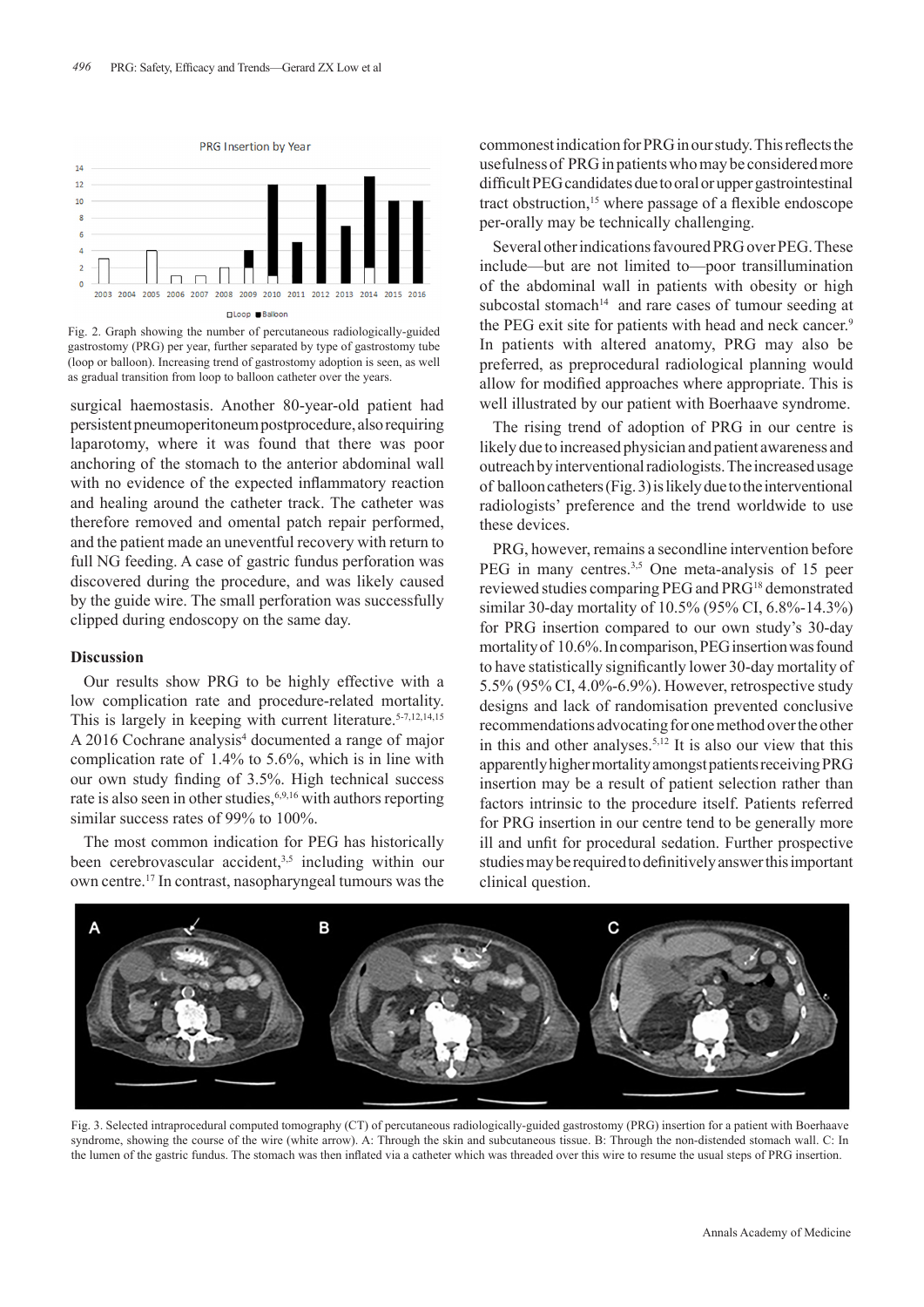The majority of our patients were on continuous NG feeding for longer than 30 days prior to PRG insertion, exceeding the recommendation for duration of naso-enteric feeding before conversion to gastrostomy.<sup>3</sup> This likely reflects late physician referral for conversion to gastrostomy. Physicians anticipating patients in need of  long-term enteral nutrition should seek early referral for gastrostomy tube insertion within 2 to 3 weeks of continuous NG feeding rather than leaving gastrostomy as an option of "last resort". The benefits of gastrostomy over long-term NG feeding include lower rate of aspiration and extubation in elderly patients<sup>19</sup> as well as improved nutrition with slower initial weight loss in patients with head and neck cancers.<sup>20</sup> In addition, patients who are already malnourished from disease and feeding difficulties naturally will benefit less from any procedure and have higher procedural-related risks.

As shown in the earlier example, CT fluoroscopy and ultrasound have allowed the puncture of  the non-distended stomach in conditions where a NG tube insertion is not possible. These conditions include complete upper digestive tract obstruction,<sup>21</sup> patients with failed endoscopy<sup>22</sup> as well as following Roux-en-Y gastric bypass surgery.23

One other recent advancement has seen the transition to a 1-step direct low-profile catheter insertion. Previously, the standard balloon tube was first inserted to allow the catheter track to mature, before a percutaneous tube change to a low-profile catheter was performed at a later stage. Low-profile catheters are flushed to the skin, and as such last longer than standard balloon tubes due to a lower risk of dislodgement,<sup>24</sup> while also providing greater comfort and more acceptable appearance to the patient.<sup>25</sup>

This study has several limitations. As a retrospective study, patients were selected based on physician referral and differences in technique depended on the interventional radiologist performing the procedure. While we found no statistically significant differences in outcomes when comparing procedural techniques employed, such as use of balloon or loop catheter, number of gastropexy tags applied or use of  procedural sedation, this could be due to the small sample size. Further analysis with a larger sample size across several centres would provide further insight into how differences in procedural technique may account for differences in outcome.

## **Conclusion**

In conclusion, PRG should be considered as a useful alternative to PEG. The results of this study demonstrated 100% technical success, zero procedure-related mortality and a low complication rate. The inability to insufflate the stomach is no longer an absolute contraindication to PRG. We recommend that physicians make earlier referrals for patients with a projected course of  enteral nutrition which may exceed 30 days rather than to wait until later stages of their disease, so they can benefit from gastrostomy feeding early. As with most other care models, a multidisciplinary approach is the key to select the best enteral feeding methods for different groups of patients. Thus, members within this team should be aware of the strengths and weaknesses of each technique.

#### **REFERENCES**

- 1. Sacks BA, Vine HS, Palestrant AM, Ellison HP, Shropshire D, Lowe R. A nonoperative technique for establishment of a gastrostomy in the dog. Invest Radiol 1983;18:485-7.
- 2. Gauderer MW, Ponsky JL, Izant RJ. Gastrostomy without laparotomy: a percutaneous endoscopic technique. J Pediatr Surg 1980;15:872-5.
- 3. Rahnemai-Azar AA, Rahnemaiazar AA, Naghshizadian R, Kurtz A, Farkas DT, Nagh-Shizadian R. Percutaneous endoscopic gastrostomy: indications, technique, complications and management. World J Gastroenterol 2014;20:7739-51.
- 4. Haber ZM, Charles HW, Gross JS, Pflager D, Deipolyi AR. Percutaneous radiologically guided gastrostomy tube placement: comparison of antegrade transoral and retrograde transabdominal approaches. Diagnostic Interv Radiol 2017;23:55-60.
- 5. Yuan Y, Zhao Y, Xie T, Hu Y. Percutaneous endoscopic gastrostomy versus percutaneous radiological gastrostomy for swallowing disturbances. Cochrane Database Sys Rev 2016; 2:CD009198.
- 6. Neeff M, Crowder VL, McIvor NP, Chaplin JM, Morton RP. Comparison of the use of endoscopic and radiologic gastrostomy in a single head and neck cancer unit. ANZ J Surg 2003;73:590-3.
- 7. Beaver ME, Myers JN, Griffenberg L, Waugh K. Percutaneous fluoroscopic gastrostomy tube placement in patients with head and neck cancer. Arch Otolaryngol Neck Surg 1998;124:1141-4.
- 8. Rosenzweig TB, Palestrant AM, Esplin CA, Gilsdorf RB. A method for radiologic-assisted gastrostomy when percutaneous endoscopic gastrostomy is contraindicated. Am J Surg 1994;168:587-91.
- 9. Laasch HU, Wilbraham L, Bullen K, Marriott A, Lawrance JAL, Johnson RJ, et al. Gastrostomy insertion: Comparing the options - PEG, RIG or PIG? Clin Radiol 2003;58:398-405.
- 10. Grant DG, Bradley PT, Pothier DD, Bailey D, Caldera S, Baldwin DL, et al. Complications following gastrostomy tube insertion in patients with head and neck cancer: a prospective multi-institution study, systematic review and meta-analysis. Clin Otolaryngol 2009;34:103-12.
- 11. Rustom IK, Jebreel A, Tayyab M, England RJ, Stafford ND. Percutaneous endoscopic, radiological and surgical gastrostomy tubes: a comparison study in head and neck cancer patients. J Laryngol Otol 2006;120:463-6.
- 12. Silas AM, Pearce LF, Lestina LS, Grove MR, Tosteson A, Manganiello WD, et al. Percutaneous radiologic gastrostomy versus percutaneous endoscopic gastrostomy: a comparison of indications, complications and outcomes in 370 patients. Eur J Radiol 2005;56:84-90.